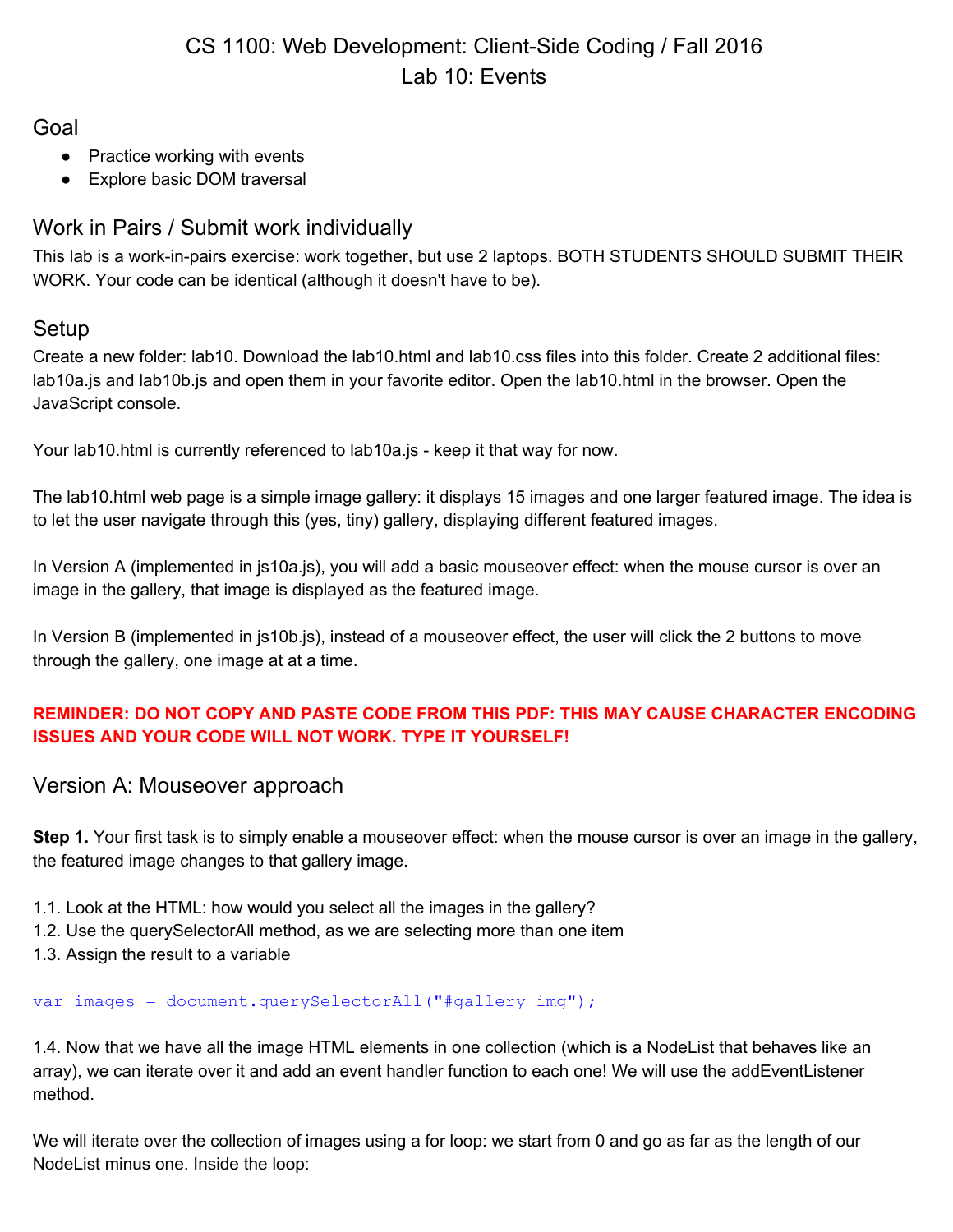- we access each image in the collection by its position in the NodeList (we use the loop counter for that!);

- we then add an event handler function for the mouseover event.

```
for (var i=0; i<images.length; i++) {
    var image = images[i];
     image.addEventListener("mouseover", changeFeatured, false);
}
```
1.5. Time to implement the changeFeatured function!

```
function changeFeatured(e) {
     //your code goes here
}
```
Inside the function we need to:

- get the object that triggered the event - we do that by using the target property of the event object (passed to our function as parameter e): e.target . That object will be an image in the gallery.

- get the source of that image: that's the value of the src attribute
- get the featured image

- change the value of the src attribute of the featured image to the src attribute of the image that triggered the event.

Here's what the code looks like (make sure you understand each step):

```
function changeFeatured(e) {
     var img = e.target;
    var imgSrc = img.getAttribute("src");
     var featured = document.querySelector("#featured img");
     featured.setAttribute("src", imgSrc);
}
```
Try it out! Yes, the images are blurry - we'll get to that!

**Step 2.** Let's improve our program. It would make sense for the featured image to be restored to its original state once the mouse leaves an image in the gallery (using a mouseover for selecting something is not quite intuitive - that would confuse your users. Instead, you would want to click an email or a button for it to be saved as the featured image - but that's beyond the point of our today's exercise).

First, we need to remember our featured image's initial source across function calls - i.e., our program should remember what the original image was. How do we do that?

Simple! Store it in a variable outside any function.

```
var featured = document.querySelector("#featured img");
var defaultSrc = featured.getAttribute("src");
```
Now no matter what we do to our featured image, its original source is permanently stored in the defaultSrc variable!

Let's add a resetFeatured function to our program that uses that variable: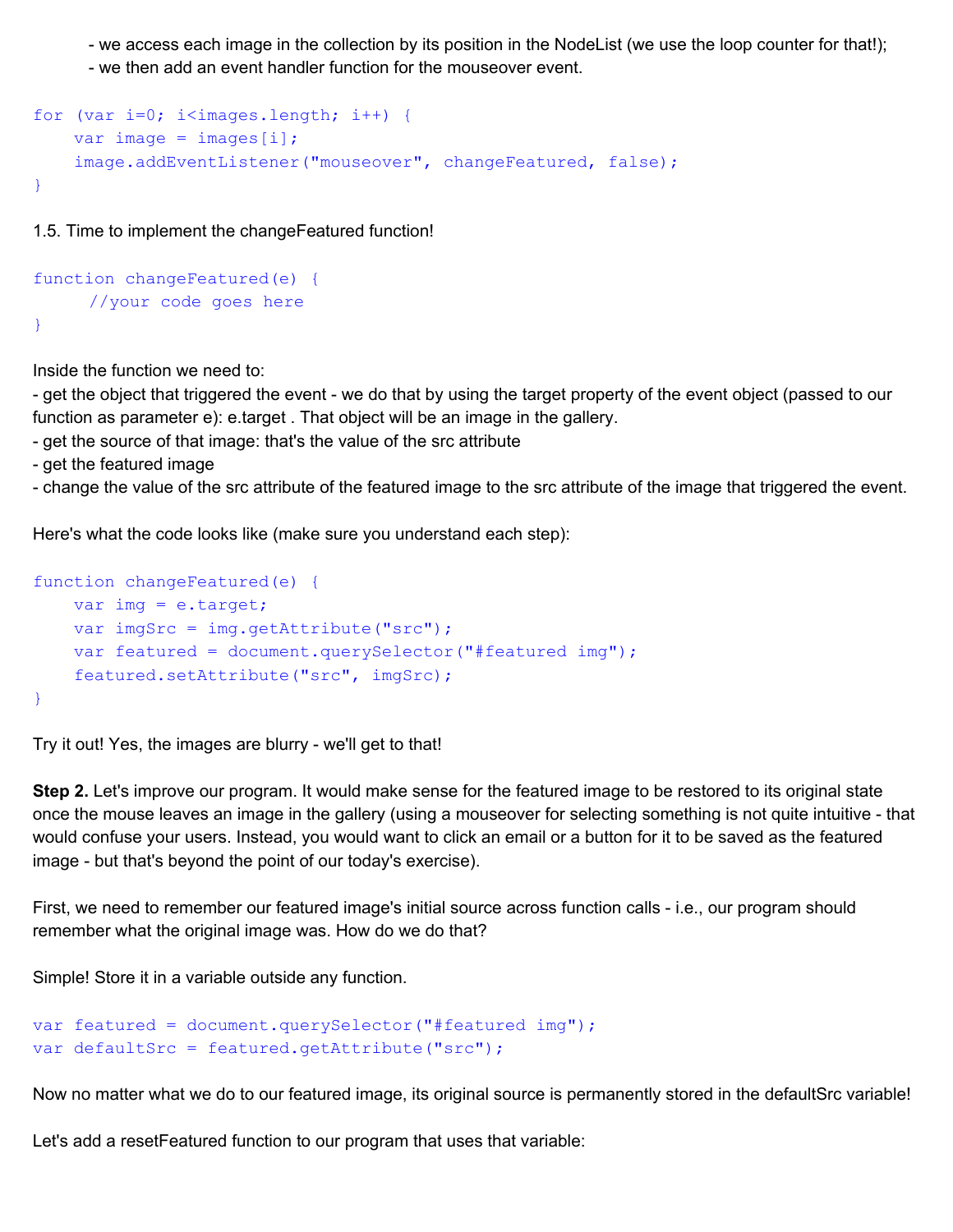```
function resetFeatured() {
     featured.setAttribute("src", defaultSrc);
}
```
And now add an event handler for the mouseout event (i.e., modify your loop to include it):

```
for (var i=0; i<images.length; i++) {
    var image = images[i];
     image.addEventListener("mouseover", changeFeatured, false);
     image.addEventListener("mouseout", resetFeatured, false);
}
```
We can also improve our changeFeatrured function: we don't need to look for the featured image in the DOM tree: we already have it stored in a variable!

```
function changeFeatured(e) {
     var img = e.target;
   var imgSrc = img.getAttribute("src");
     featured.setAttribute("src", imgSrc);
}
```
And we're done!

Step 3. Time to fix the quality of the images! Right now we are displaying the source of the thumbnail - which is a tiny image - so, when it's displayed as a larger image, it's pixelated. Instead, let's grab the higher quality full size image that the thumbnail is linking to. We can get that image from the anchor tag that is the image's parent! For that, we will traverse the DOM!

We only need to modify your changeFeatured function. Instead of using the thumbnail image as a source for the actual image file, we:

- access the anchor element that is its parent: **var anchor = img.parentNode;** and then use the value of the href attribute of the anchor to get the higher quality image!

```
function changeFeatured(e) {
    var img = e.target;
     var anchor = img.parentNode;
     var href = anchor.getAttribute("href");
     featured.setAttribute("src", href);
}
```
And we're done!

#### Version B: Click approach

In your HTML file, change the JavaScript reference to point to lab10b.js. Now let's start from scratch in a new file (we don't want to the functionality from our previous version to interfere with our new code.

Step 1. First, let's add event handlers for the click event to each button: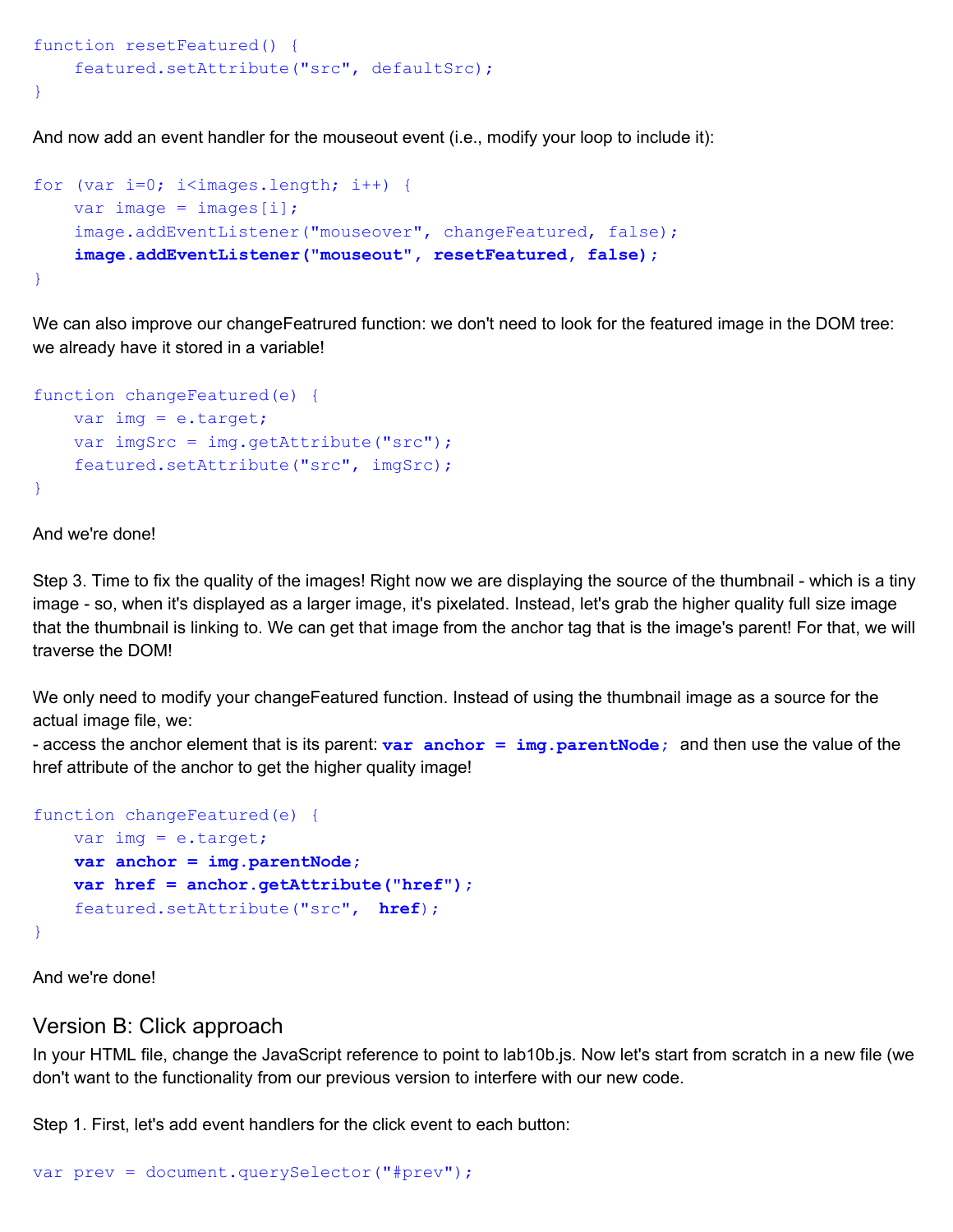```
var next = document.querySelector("#next");
prev.addEventListener("click", goPrev, false);
next.addEventListener("click", goNext, false);
```
Step 2. Now let's create the functions (empty for now):

```
function goPrev() {
     //your code goes here
}
function goNext() {
     //your code goes here
}
```
Step 3. Of course, we'll need a changeFeatured function that we will call from each of the 2 functions above. So let's add that function + function calls to each of the 2:

```
function goPrev() {
     changeFeatured();
}
function goNext() {
     changeFeatured();
}
function changeFeatured() {
     //your code goes here
}
```
Step 4. Now let's imagine what our changeFeatured function should do! Ideally, we want to this:

```
function changeFeatured() {
     var img = images[current];
    var anchor = img.parentNode;
    var href = anchor.getAttribute("href");
     featured.setAttribute("src", href);
}
```
It's almost exactly the same as our previous version, except it gets the source NOT from the event (i.e., not from the image that triggered the event), but from somewhere else. What we need is:

1) the **images** NodeList

2) the position of the image that should be displayed as featured (stored in variable **current**)

We don't have these yet, so let's add them!

1) The NodeList is easy: we have it in our previous solution: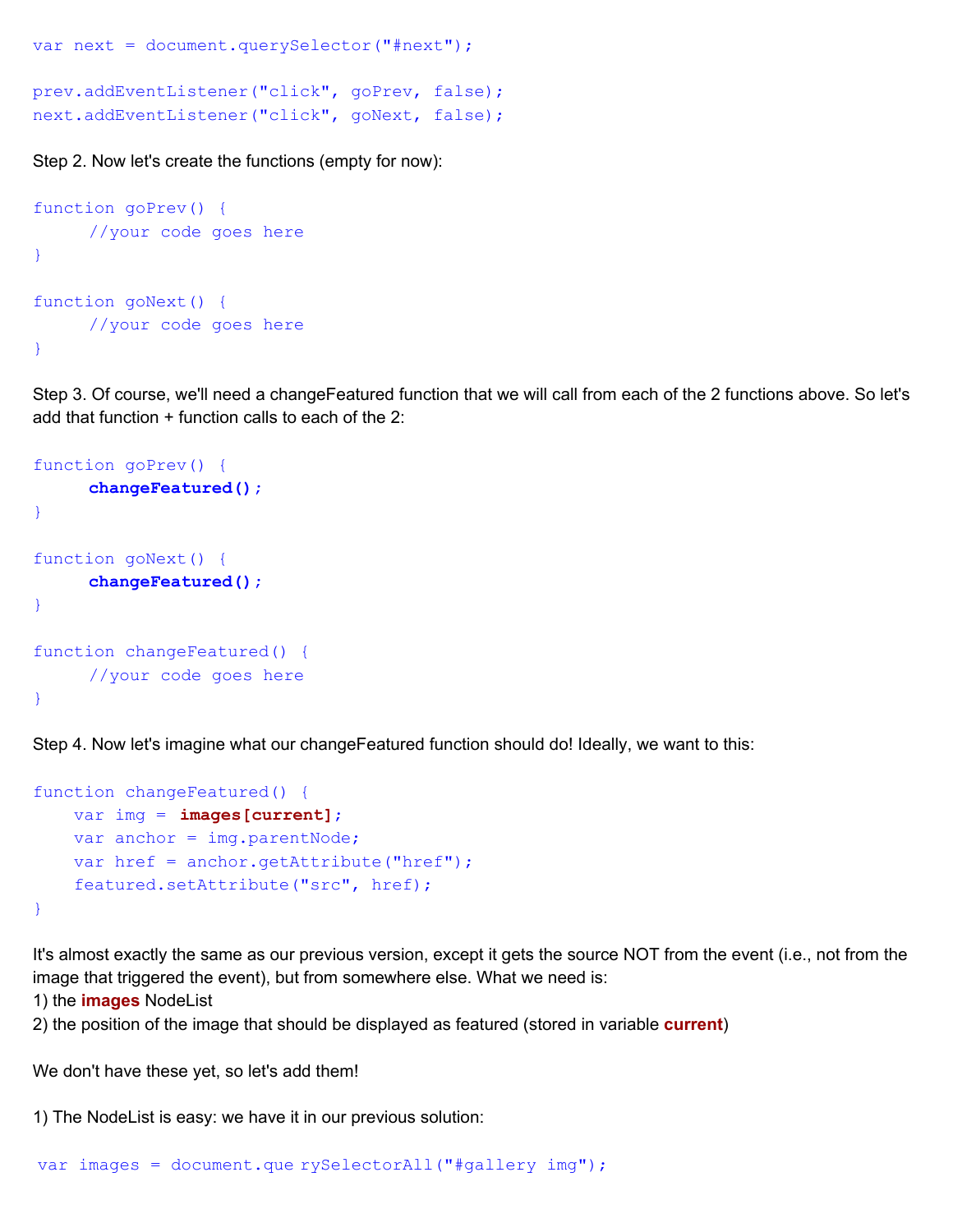Also, for convenience, let's, like in the previous version, store the featured image in a variable: var featured = document.querySelector("#featured img");

2) The current position is what we need to implement. Let's start simple and create a variable and then store zero in it - that would be the first image in the collection. Essentially, this is our counter. var current =  $0$ ;

The key is to increment or decrement this counter depending on what button is clicked! So, it's as simple as this:

```
function goPrev() {
     current--;
}
function goNext() {
    current++;
}
```
Now, when we click the next button, the counter will be incremented by one, and when we click the previous button, the counter will be decremented by one.

Of course, we need to call the changeFeatured function after we have modified the counter:

```
function goPrev() {
     current--;
     changeFeatured();
}
function goNext() {
     current++;
     changeFeatured();
}
```
We are almost done!

Last step: we need to guard against cases when we cannot move backward (we are at the beginning of the collection), and when we can't move forward - when we are at the end. How do we do that? A simple conditional statement will help:

```
function goPrev() {
     if (current > 0) {
        current--;
       changeFeatured();
     }
}
function goNext() {
     if (current < images.length-1) {
        current++;
```